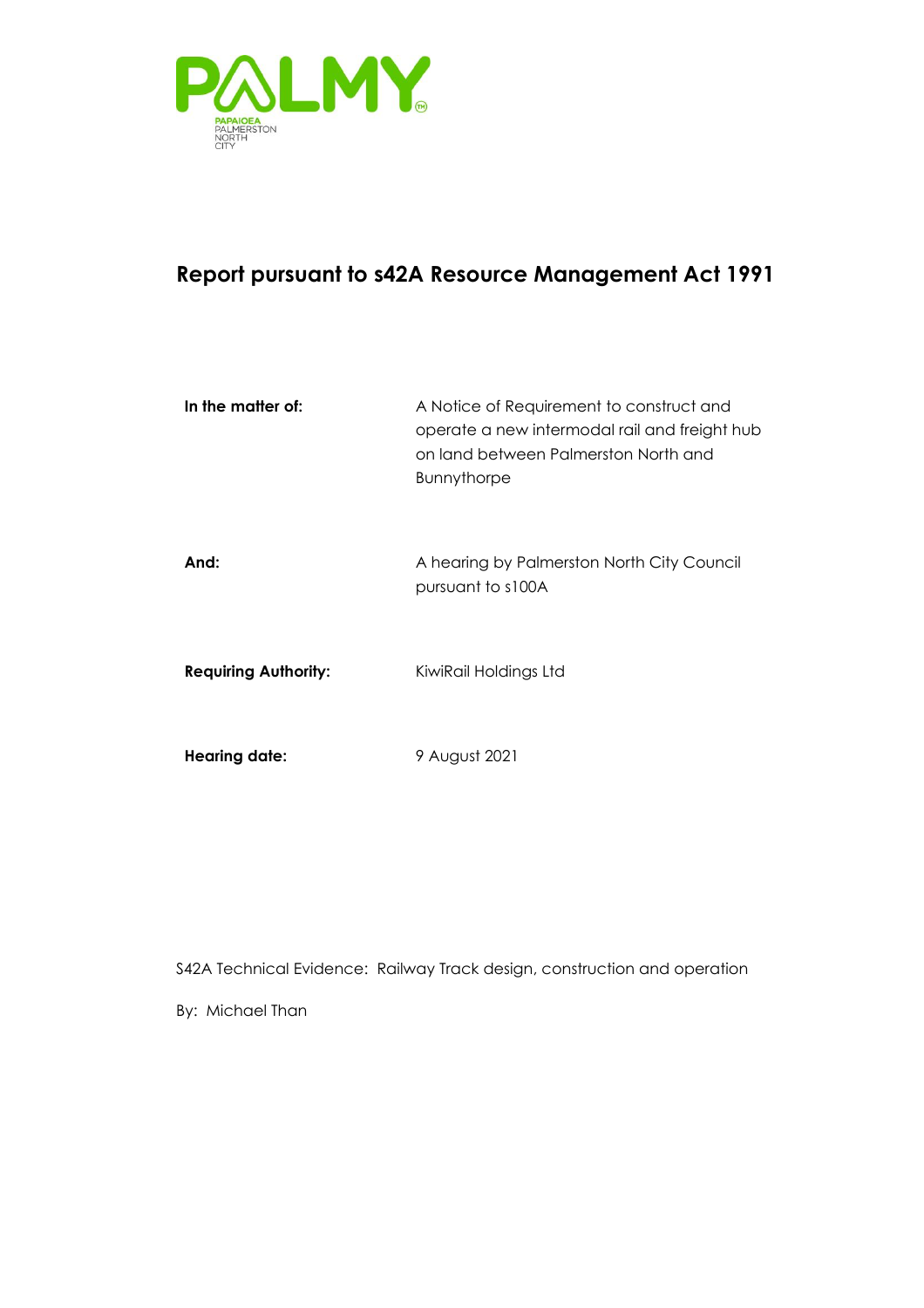# <span id="page-1-0"></span>**1 Executive Summary**

- 1. Based on the information provided by KiwiRail, I agree that the existing Tremaine Avenue railyard site is at capacity and cannot be expanded to handle future projected freight demands.
- 2. I agree that the proposed site for the Freight Hub at Railway Road appears likely to accommodate the current operational needs of KiwiRail's existing freight task in the region. Based on the information provided, the concept design and layout of the proposed Freight Hub appears likely to improve the train operation and through-put of container operation.
- 3. Some elements of the Freight Hub's proposed design and layout are likely to efficiently accommodate future growth in freight transport by rail. The increased freight storage capacity, being one example. However, a detailed simulation of all activities within the proposed Freight Hub would better demonstrate and justify the scope and scale of the yard required to meet the forecasted future capacity.
- 4. There is sufficient information on the Freight Hub's proposed design, but not enough information about how the Freight Hub will operate internally or integrate with the wider KiwiRail network. For example, it is not currently clear from a practical, operational perspective how the Freight Hub will accommodate 1500m long trains or how these will be operated and accommodated within the wider KiwiRail rail network.
- 5. Although the information provided by Kiwirail outlines safety considerations, it is not clear that specific Safety in Design ("**SiD**") processes have been recorded – for example, SiD workshops, lists of hazards, or risk assessments. These SiD processes are a requirement of current KiwiRail design procedures and principles. 1 I recommend that Kiwirail implement SiD procedures to detailed design. The SiD procedures have the potential to influence the operational design and layout of the Freight Hub.

<sup>1</sup> G-ST-AL-9131 – KiwiRail General standard Safety in design.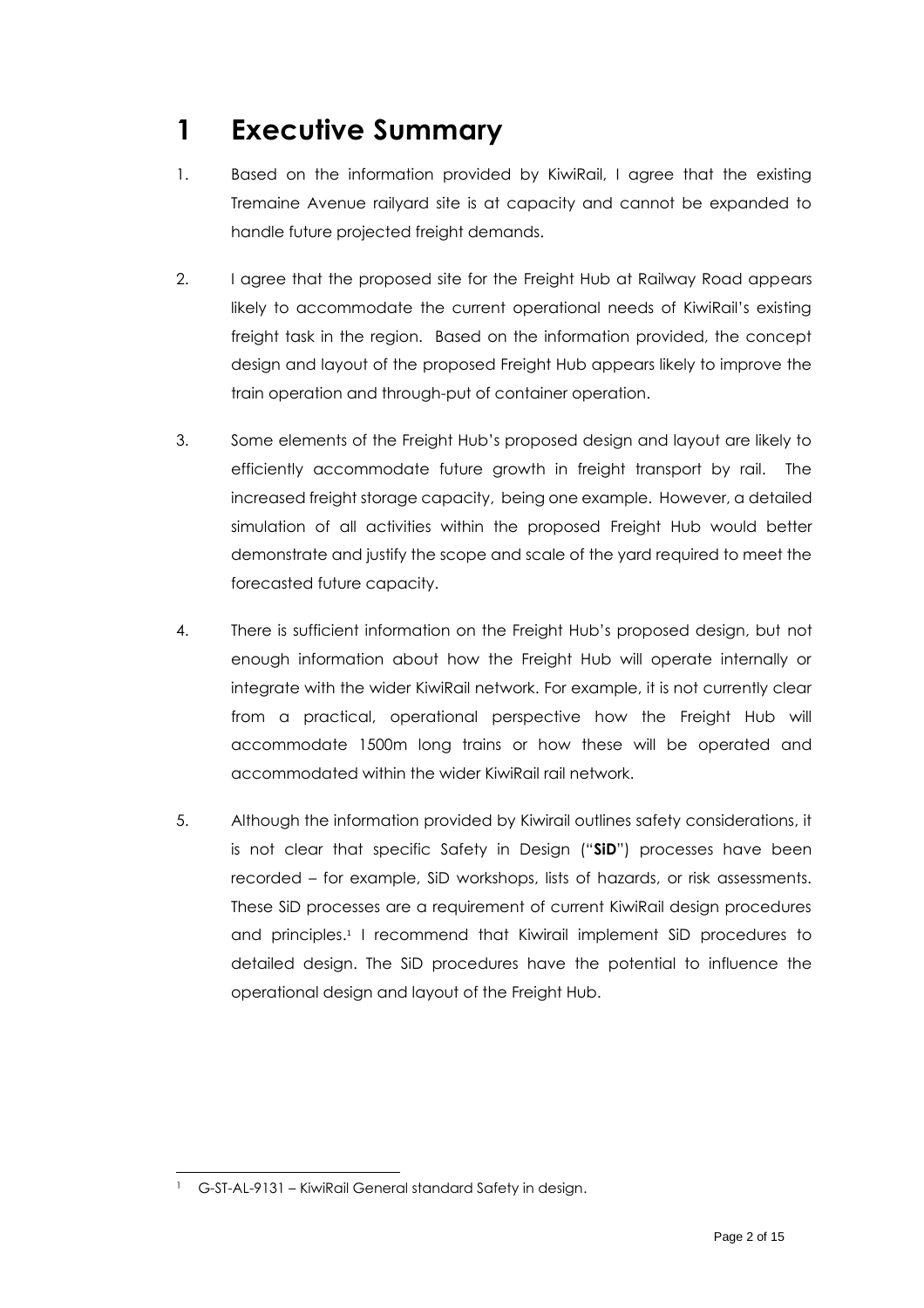# **Contents**

| $\mathbf{1}$ |                                                                       |
|--------------|-----------------------------------------------------------------------|
| $\mathbf{2}$ |                                                                       |
| 2.1          |                                                                       |
| 3            |                                                                       |
| 3.1          |                                                                       |
| 3.2          |                                                                       |
| 3.3          |                                                                       |
| 3.4          |                                                                       |
| 4            | <b>PALMERTON NORTH RAIL NETWORK - IN AND AROUND 6</b>                 |
| 4.1          |                                                                       |
| 4.2          |                                                                       |
| 4.3          |                                                                       |
| 4.4          |                                                                       |
| 5            |                                                                       |
| 5.1          |                                                                       |
|              |                                                                       |
| 5.2          | Site selection process, Multi Criteria Analysis / Assessment (MCA) 13 |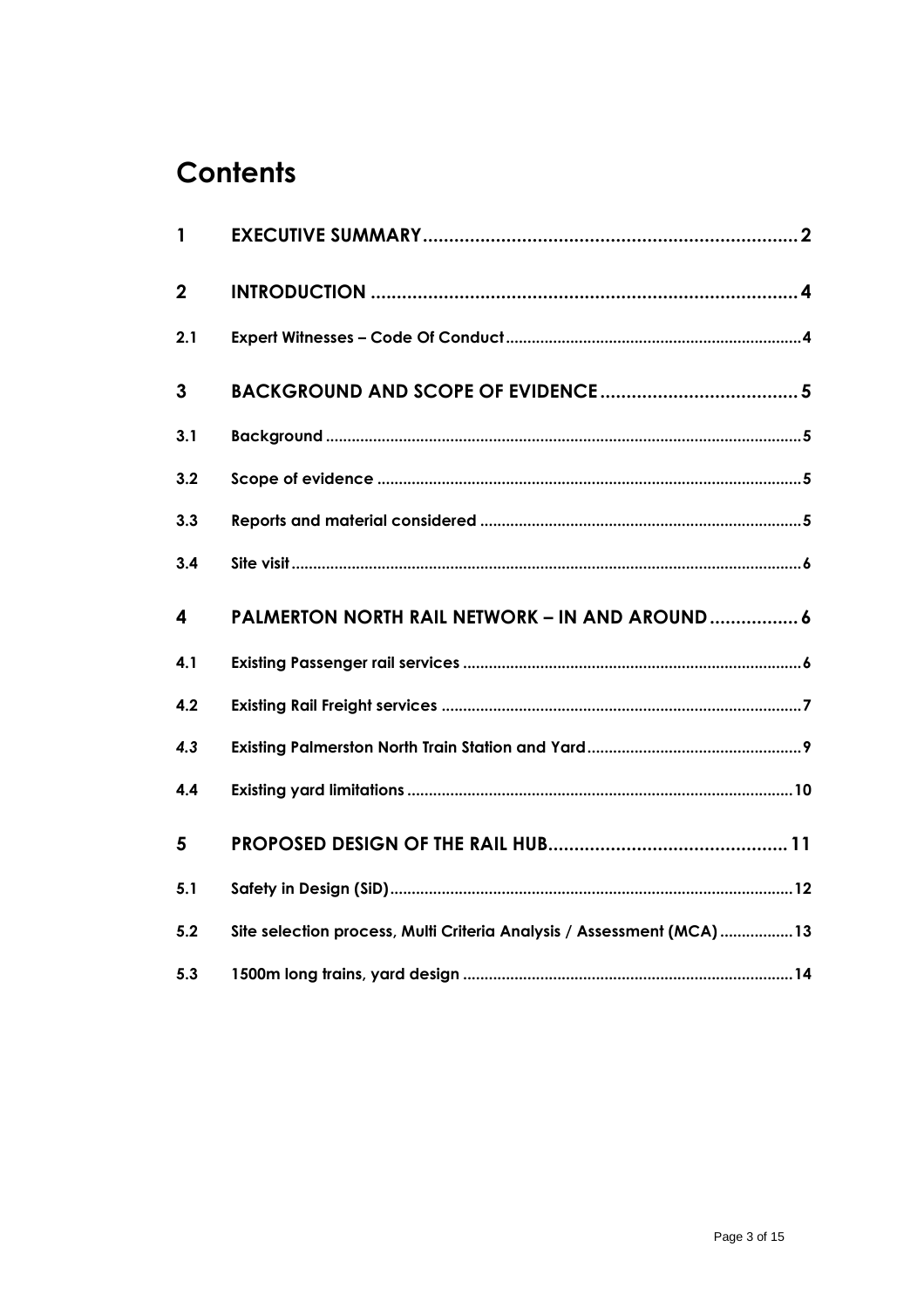# <span id="page-3-0"></span>**2 Introduction**

- 6. My name is Michael Than. I hold a Master of Engineering-Railway Infrastructure from the Queensland University of Technology, and Bachelor of Science in Civil Engineering from Lunds University of Technology. I am a chartered member of Engineering New Zealand and a registered professional engineer with the Engineering Council in the United Kingdom.
- 7. I am a Rail Engineer with 20+ years of experience in planning, designing, constructing, maintaining and operating railway infrastructure.
- 8. I have worked on numerous rail infrastructure projects around the world and in New Zealand, including intermodal freight, rail hubs and yard design. I planned and designed the intermodal hub in Karlshamn, Sweden, from concept to construction stage, and was very recently involved in renewal work for the Hillside Rail Yard in Dunedin. My responsibilities included leading the rail team to provide the concept design of yard tracks and planning how the trains will operate in the proposed yard. I have also led the track design work within in the Link Alliance, which is designing and building the City Rail Link in Auckland.
- 9. I have prepared this evidence on behalf of the determining authority, Palmerston North City Council, in relation to the Notice of Requirement ("**NoR**") for the KiwiRail Regional Freight Hub ("**the Freight Hub**") lodged by KiwiRail Holdings Ltd ("**KiwiRail**"). I understand that my evidence will accompany the planning report being prepared by the determining authority under section 42A of the Resource Management Act 1991 (the "**Act**").

### <span id="page-3-1"></span>**2.1 Expert Witnesses – Code Of Conduct**

10. I confirm that I have read the Code of Conduct for Expert Witnesses in the Environment Court Practice Note 2014 and that I agree to comply with it. I confirm that I have considered all the material facts that I am aware of that might alter or detract from the opinions that I express, and that except where I state I am relying on information provided by another party, the content of this evidence is within my area of expertise.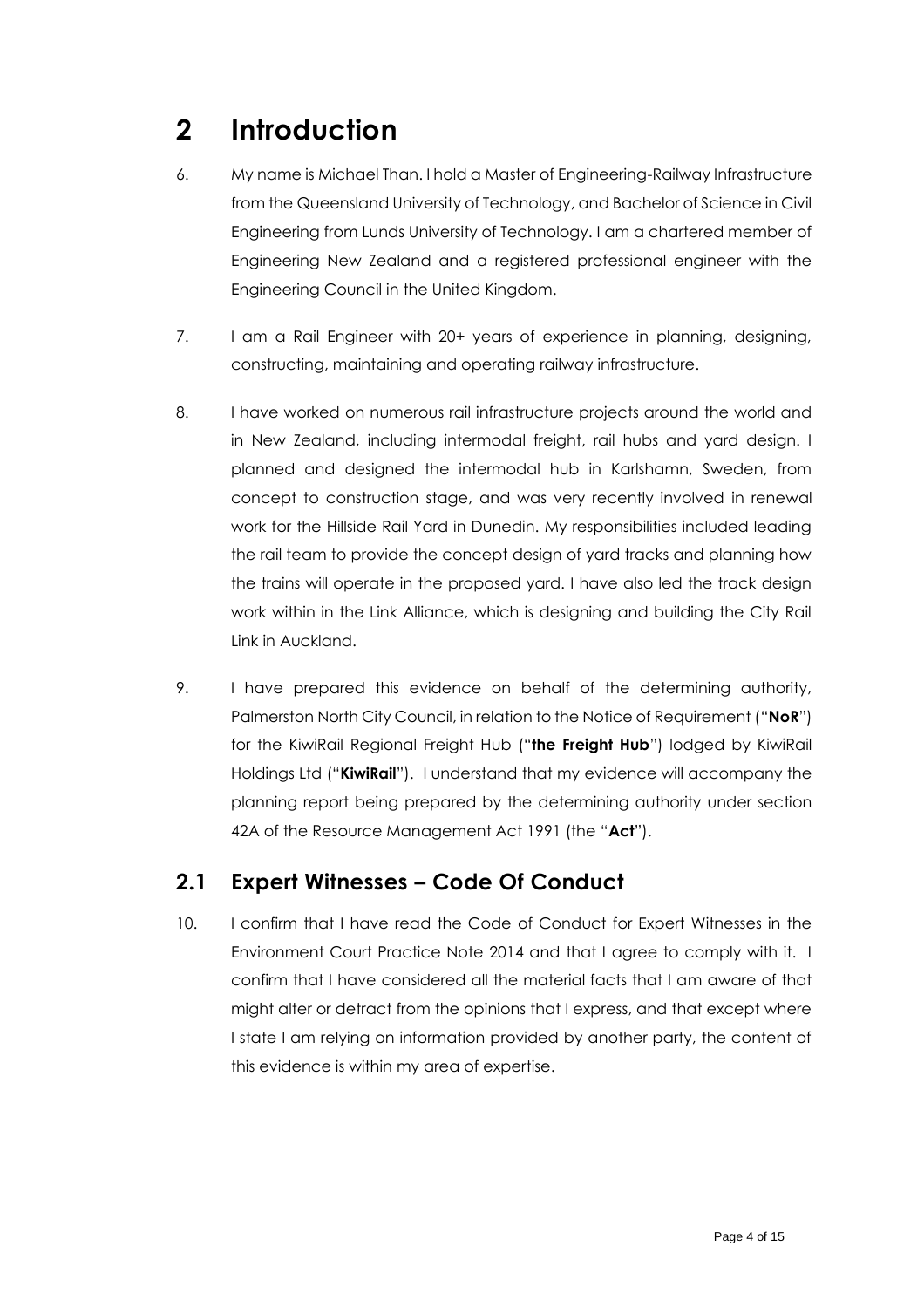## <span id="page-4-0"></span>**3 Background and Scope of Evidence**

### <span id="page-4-1"></span>**3.1 Background**

- 11. KiwiRail is seeking to designate approximately 177.7 hectares of land between Palmerston North Airport and Bunnythorpe for a new Regional Freight Hub.
- 12. The Freight Hub will consist of a centralised hub incorporating tracks, marshalling yards, maintenance and servicing facilities, a train control and operation centre, freight handling and storage facilities (including for logs and bulk liquids), provision of access, including road and intersection upgrades where required, and specific mitigation works including noise walls/bunds, stormwater management devices and landscaping. In addition, the North Island Main Trunk rail line will be relocated to sit within the new designation area and directly adjacent to the Regional Freight Hub. The activities that take place at KiwiRail's Tremaine Avenue freight yard (apart from the passenger terminal and the network communications centre) will be relocated to the new site to form part of the new Regional Freight Hub.

### <span id="page-4-2"></span>**3.2 Scope of evidence**

13. The scope of my evidence is confined to commentary on the existing rail environment, and identification of issues relating to the design, construction and operations of the proposed rail hub.

### <span id="page-4-3"></span>**3.3 Reports and material considered**

- 14. As part of preparing this statement of evidence, I have read the following reports and documents:
	- a. Intermodal freight hub Master Plan Palmerston North Report, April 2020;
	- b. Concept plan (sketch), 20 October 2020;
	- c. Updated Rail Yard Concept Plan, 12 February 2021;
	- d. Notice of Requirement and Assessment of Environmental effects, October 2020;
	- e. KiwiRail Regional Freight Hub Section 92 Response Economic Development Impact February 2021 Prepared by Richard Paling;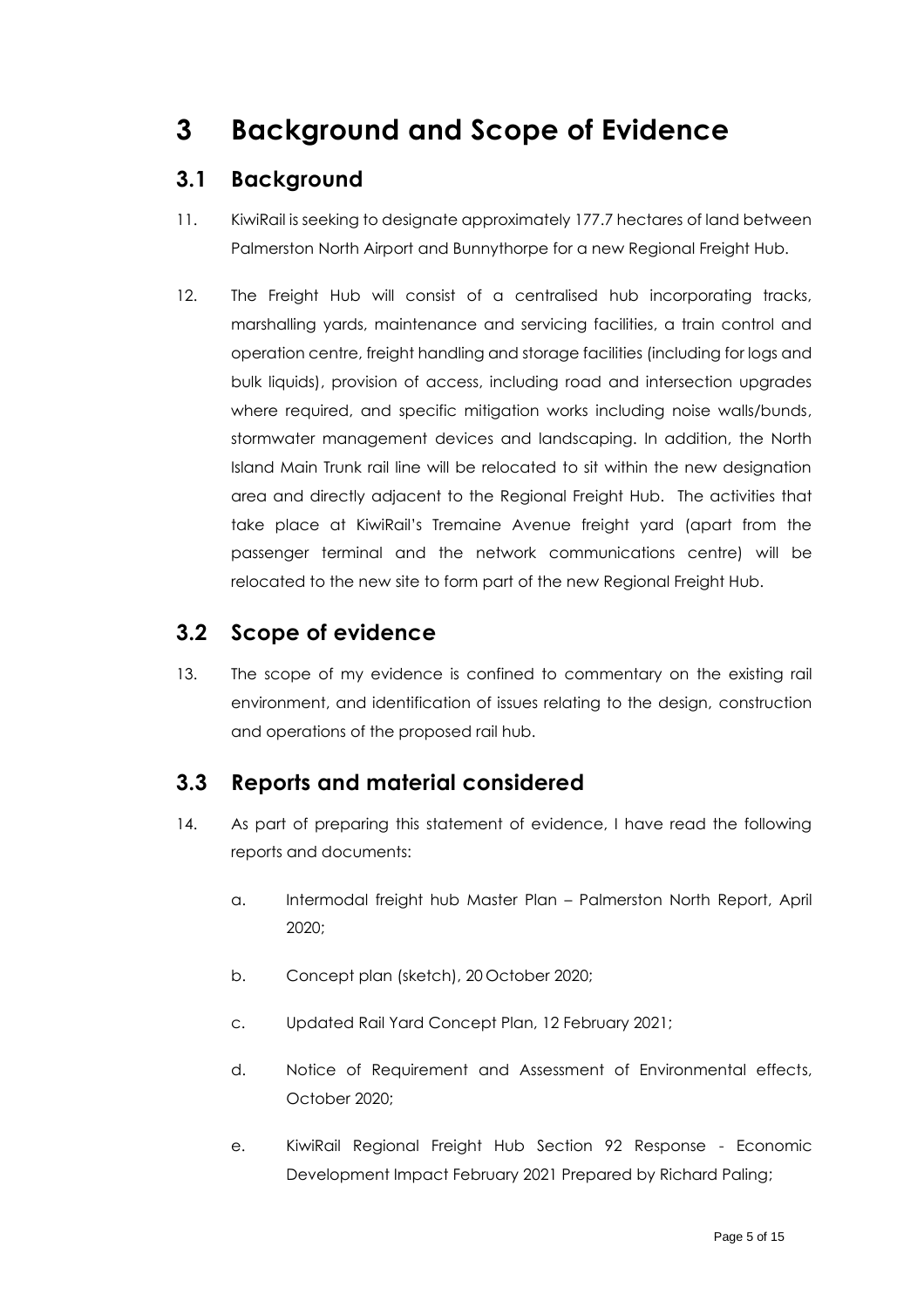- f. KiwiRail Regional Freight Hub Design, Construction and operation, October 2020;
- g. KiwiRail Holdings Palmerston North Regional Freight Hub S92 Requests and Responses – Design, Construction and Operation, 15 February 2021;
- h. KiwiRail Regional Freight Hub Notice of Requirement Response to Further information request pursuant to section 92 of the Resource Management Act 1991 – Issues raised by submitters, 28 May 2021;
- i. KiwiRail Design Management, General Principle: G-PR-AL-9025 Issue 1.0, Chapter 6;
- j. KiwiRail Safety in design standards: G-ST-AL-9131.

#### <span id="page-5-0"></span>**3.4 Site visit**

15. I undertook a site visit on the 29<sup>th</sup> of September 2020 and am familiar with the surrounding environment.

### <span id="page-5-1"></span>**4 Palmerton North Rail network – in and around**

16. Palmerston North's is strategically located, with through roads for the North Island Main Trunk ("**NIMT**"), a connection to the Palmerston North-Gisborne Line and the connection to the Marton-New Plymouth Line. From Palmerston North southbound to Wellington, the railway caters for both passenger and freight trains. The railway around Palmerston North is essential as part of the broader transportation network, catering for passenger, freight and tourist services.

### <span id="page-5-2"></span>**4.1 Existing Passenger rail services**

17. The passenger rail service, known as The Capital Connection, connects Palmerston North to Wellington with a weekday commuter train operated by KiwiRail, which runs a single peak direction service in each weekday peak. This carried approximately 134,000 passengers in the 2019 financial year and is increasingly operating at capacity on some days of the week. The Capital Connection serves a large catchment northwest of the Wellington region and south of the Horizons region and connects residents to employment,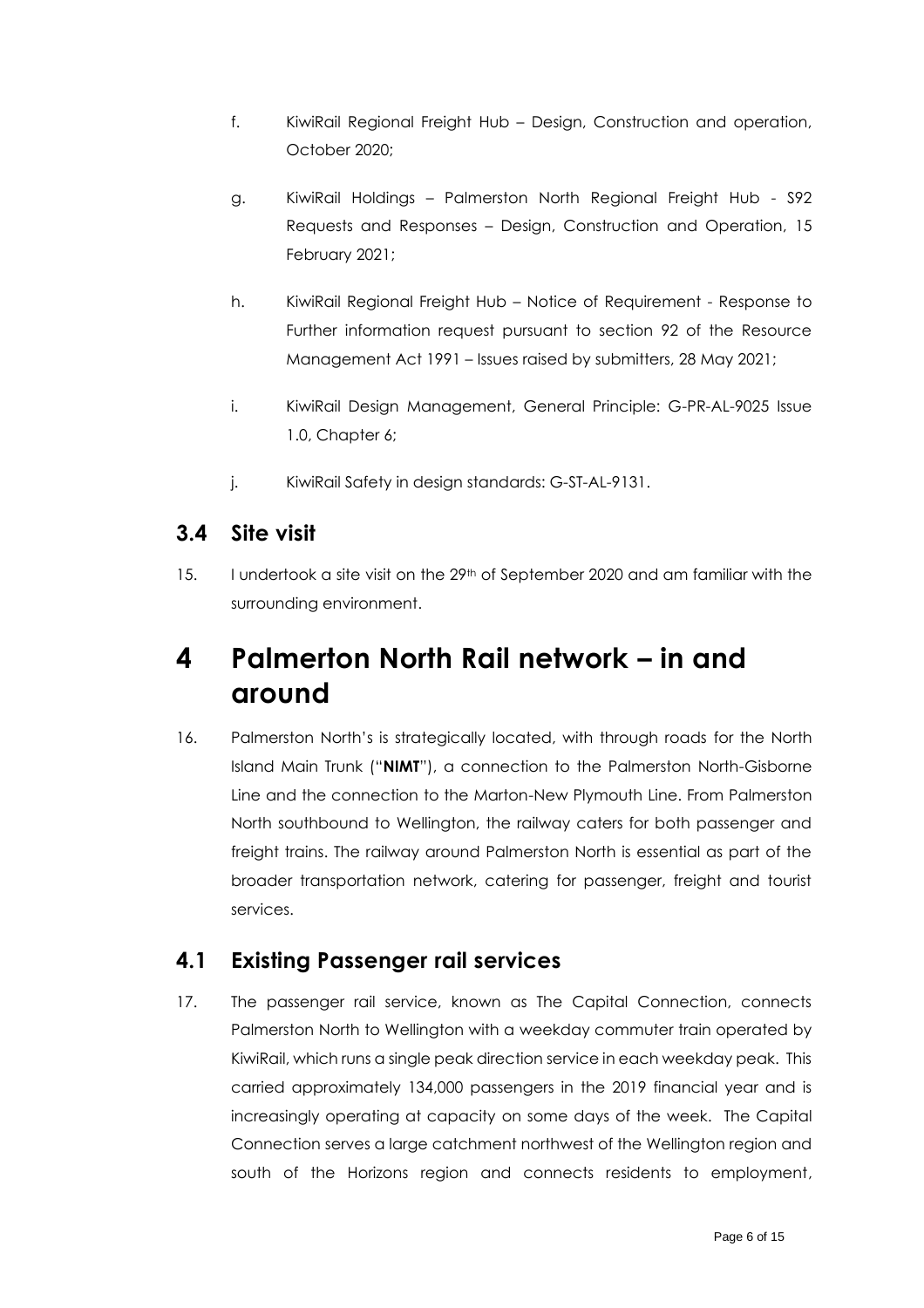educational and other opportunities and services that are not available elsewhere on the corridor. The service also stops at Shannon, Levin and Otaki. The Capital Connection parallels State Highway 1 for much of its length. State Highway 1 carries large traffic volumes and is geographically constrained, making it vulnerable to congestion and resilience events.

- 18. Besides the Capital Connection commuter service, KiwiRail's tourist train, the Northern Explorer runs on the North Island Main Trunk (NIMT) between Auckland and Wellington twice a week with a stop in Palmerston North.<sup>2</sup>
- 19. Investment in longer-distance rail passenger rolling stock, reliability, capacity, frequency and journey time improvements is foreshadowed and supported by Wellington Regional Council and Horizons transport plans and supported by spatial planning and regional economic development programmes in both regions. Regional Land Transport Plans ("**RLTPs**") are particularly relevant as they provide the strategic context and investment programme for land transport (including public transport) in each region. Both Wellington Regional Council and Horizons' RLTPs prioritise investment in longer distance commuter rail.
- 20. Horizons Regional Council has reaffirmed<sup>3</sup> that rail has been under-utilised for many years and acknowledges the shift of mode from road to rail, for both freight and passengers, will strengthen the resilience of the wider regional land transport network.

### <span id="page-6-0"></span>**4.2 Existing Rail Freight services**

21. For 76%<sup>4</sup> of all commodities coming into the yard, the Palmerston North Rail Yard is an intermediate location where the freight is briefly held before being redistributed to trucks or other trains. The remaining 24% of commodities is equally made up of freight originating from Palmerston North or reaching its final destination in Palmerston North. The dynamics of these freight servicing patterns are an important determinant of the proposed design and layout of the new yard.

<sup>2</sup> Horizons regional council, Regional Land Transport Plan (RLTP) 2021-2031, (2018 Draft)

<sup>3</sup> Horizons regional council, Regional Land Transport Plan (RLTP) 2021-2031, (2018 Draft)

<sup>4</sup> KiwiRail Intermodal Freight Hub Masterplan – Palmerston North Report - Appendix D (April 2020)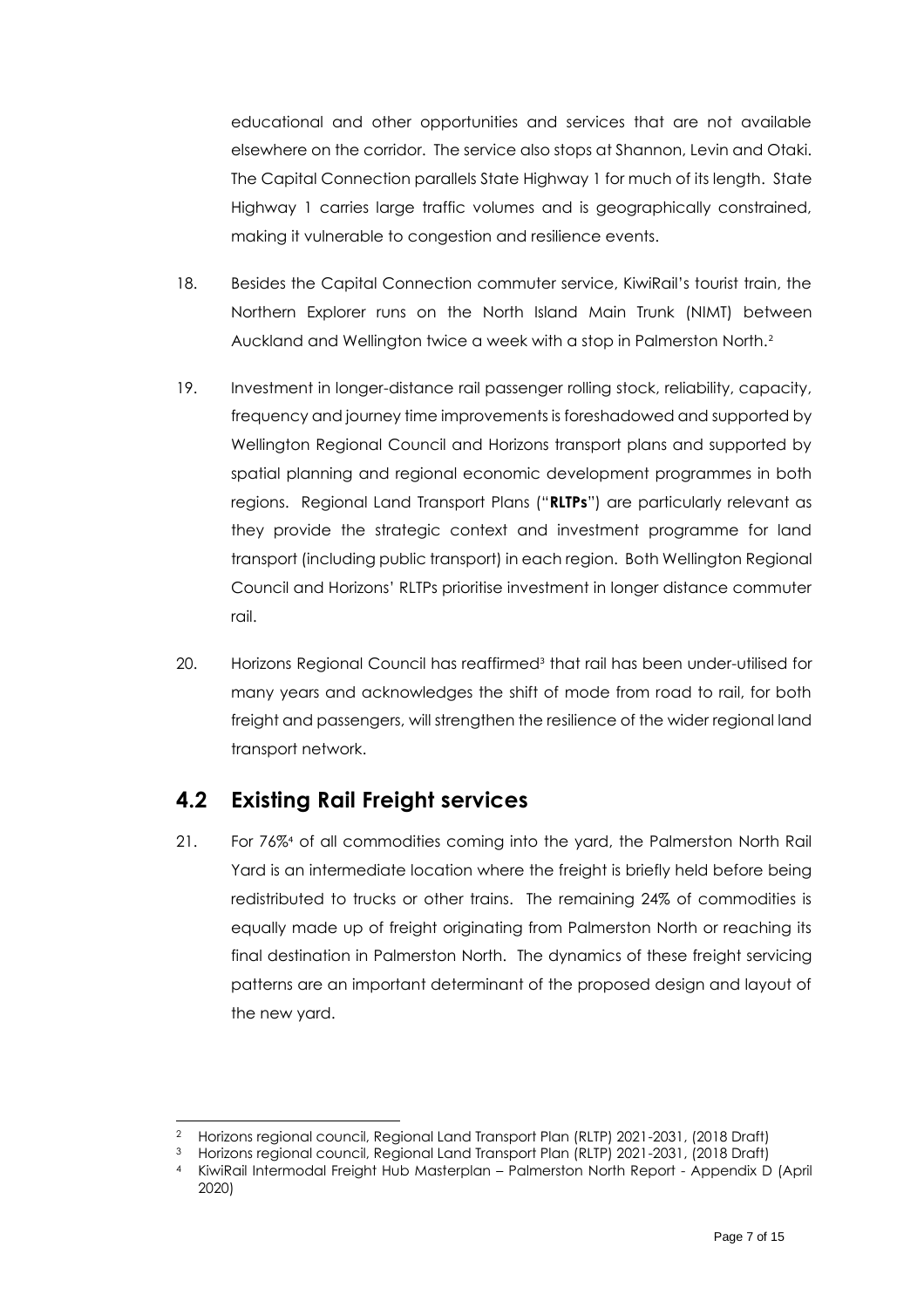

Figure 1: Freight movements and train counts to and from the existing Palmerston North terminal

- 22. As depicted in Figure 1, it is clear that Wellington is the primary southern location for outbound and inbound freight to and from Palmerston North. Further significant volumes originate and depart for Auckland to the north, Napier to the east and New Plymouth to the west. The distribution of freight in all directions provides a significant indication of the importance of the Freight Hub's proposed location NIMT, the access to the Palmerston North – Gisborne Line to the east and Marton – New Plymouth Line to the west.
- 23. Maximum train length is important from a design perspective, i.e. footprint of the layout, and the hub operation from the point of view of the required loops and tracks. Based on KiwiRail's third section 92A response, the current maximum train length on NIMT for trains north of Palmerston North is 900m, the maximum train length operated in 2019-2020 at Palmerston North was 895m, and 13 trains in each direction were over 800m long. In the same response, Kiwirail notes that the new ferries will have rail capacity slightly over 800m, which is less than the current 900m maximum. In conclusion, the Freight Hub's ability to accommodate longer trails may be of limited usefulness south of Palmerston North, although it may be theoretically possible to still run them to Wellington.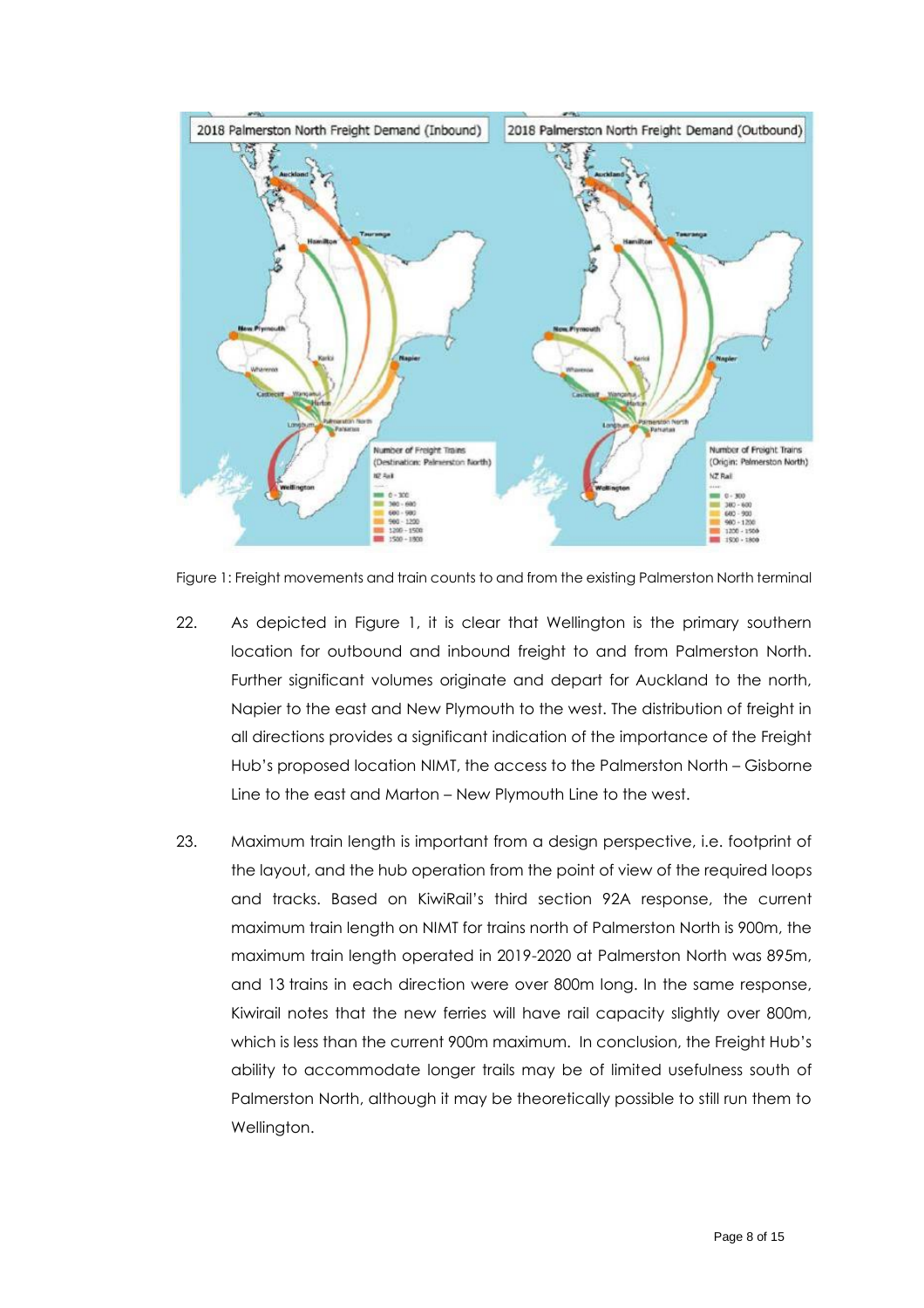### <span id="page-8-0"></span>*4.3* **Existing Palmerston North Train Station and Yard**

- 24. Kiwirail's current Palmerston North rail yard is located on Tremaine Avenue. This railyard has been described as "a major junction" to "serve trains to and from the north, south, west, and east: Auckland, Hamilton, and Tauranga; Karioi (pulp mill); Longburn, Wellington and the South Island; Whanganui, Hawera, and New Plymouth; Napier Hastings and Pahiatua." 5
- 25. In 1964,<sup>6</sup> Palmerston North was not well developed, and the current location of Palmerston North Freight Yard was at the outskirt of the city. Over time, residential areas and the city centre have developed and now surround the Tremaine Avenue railyard. Kiwirail's Palmerston North Regional Economic Growth Hub Business case report stated that the buildings are near their serviceable limits, and some are not well equipped for current and future requirements.
- 26. The existing KiwiRail land in Palmerston North is about 40 hectares in area and includes the Tremaine Avenue yard. The existing hub contains the following facilities: 7
	- a. Network Services Depot
	- b. Marshalling Yard including arrival/departure tracks
	- c. Container terminal
	- d. Wagon and Locomotive storage tracks
	- e. Maintenance facilities for wagon and locomotives.
- 27. The majority of train traffic to Palmerston North is inbound from the north, and most of the switching occurs at the north end of the marshalling yard. In the container terminal yard, top-lifters transfer containers from rail to truck, and from truck to rail.
- 28. Maintenance on wagons and locomotives is an essential function of the yard, necessary to keep the fleet of rolling stock operated in the lower region of the North Island operational. The maintenance team at Palmerston North maintains both diesel and electric locomotives, wagons and rail network

<sup>5</sup> KiwiRail Masterplan Appendix B-Economic Development impact (2019)

<sup>6</sup> KiwiRail Palmerston North Regional Economic Growth Hub, Business case, (August 2018)

<sup>7</sup> KiwiRail Intermodal Freight Hub Masterplan – Palmerston North Report, Section 3.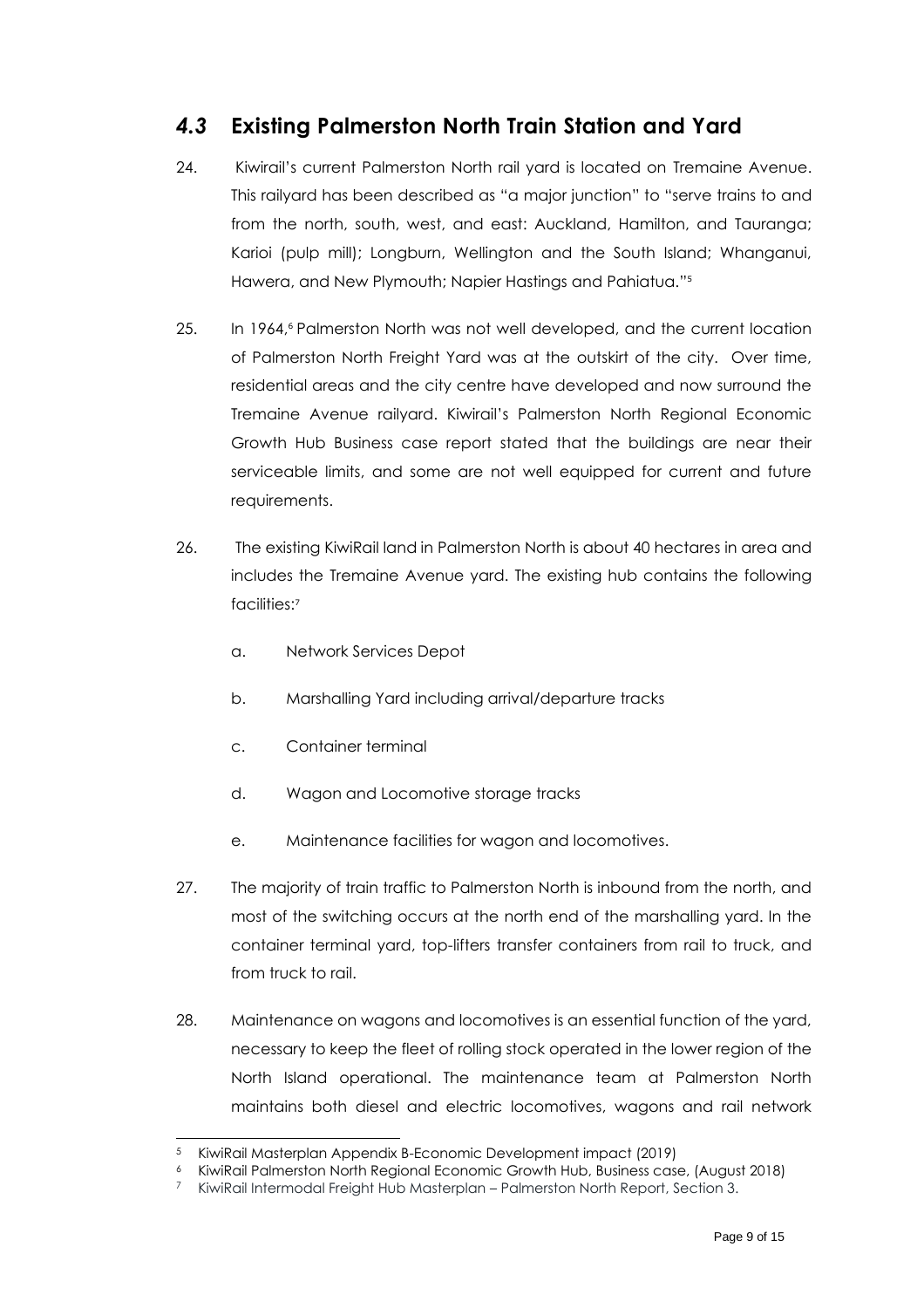equipment. The maintenance area is primarily located in the north-eastern part of the yard, with the facilities located in separate buildings and work/storage areas. The Palmerston North yard's maintenance function is strategically important. In addition to the locomotives, wagons and rail equipment being maintained and repaired here, they are also cleaned in the yard.

29. Also located at the Palmerston North yard are several leased facilities with rail services to each. A log loading siding is in the yard close to the Milson Line bridge. The siding consists of two loading tracks, approximately 250m in length and log storage.

### <span id="page-9-0"></span>**4.4 Existing yard limitations**

- 30. One of the main constraints for future growth are the residential areas surrounding the location of the current yard.<sup>8</sup> From a bird's-eye view of the area the yard is somewhat saucer-shaped, with main tracks leading into series of turnouts in ladder system which in can break up, divert and/or classify trains into its intended destination.
- 31. In the centre of the site is a paved grid for short term placement of containers and outside that, on either side, is an area for manoeuvring the large top-lift hoists that are used to move the containers. Outside that again are two tracks, one on each side, where the rail wagons are placed for loading and unloading. The track on the west of the site can hold 21 wagons, about 355m, and that on the east 15 wagons, 255m, a total of 610m. As a result, the site cannot take an existing maximum length train from the north of 900m.
- 32. As the current yard cannot accommodate a full continuous length of 900m, the trains need to be broken into a series of shorter sections. To make up and dispatch a train length of 900m, it requires a series of complicated coupling, de-coupling and switching works. The switching work imposes additional use of track-time, staffing and shunting locos and additionally delays through trains.
- 33. It is my understanding that the existing rail yard operation at Tremaine Avenue will be decommissioned and moved to the Rail Hub at the NEIZ site once it has been constructed and is in operation. It is unclear in the information provided

<sup>8</sup> KiwiRail Intermodal Freight Hub Masterplan – Palmerston North Report, Section 3.1.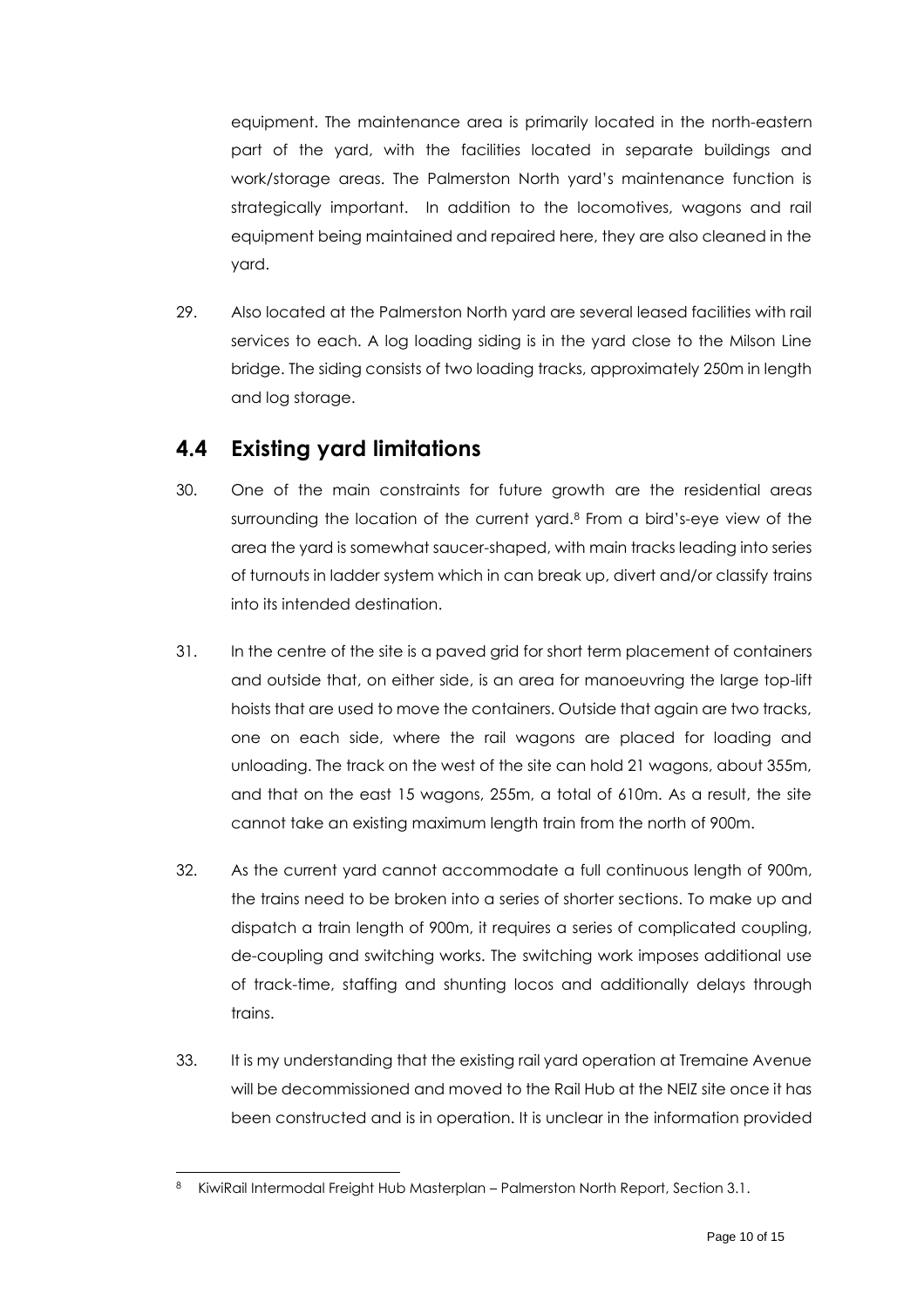how or if the Tremaine rail yard tracks will be used once the new site is fully operational.

## <span id="page-10-0"></span>**5 Proposed design of the Rail Hub**

- 34. The concept design and layout for the Rail Hub is based on several key physical components. These have been presented and described in the KiwiRail Masterplan report, section 4.2. My consideration of these key components is as follows:
	- a. Terminal operation: The number and type of tracks provided, switches, and crossings appear likely to accommodate and provide the same functional needs as currently in the Tremaine Avenue Freight Yard. The proposed design, in its entire constructed layout, has eight arrival and departure tracks. The 'split ladder track system', which facilitates trains being moved from one track to adjacent parallel tracks through a series of turnouts, can accommodate trains of up to 1500m in length, between the eight arrival and departure tracks. The eight tracks combined with the ladder system may provide classification (sorting) of trains and the opportunity to receive and dispatch trains to the required lengths. <sup>9</sup> The 12 marshalling tracks could operate as a classification yard where the process of receiving and breaking up inbound trains and classifying or sorting of wagons can efficiently take place. Two 'bad order' tracks have been placed appropriately adjacent to the marshalling yard to switch out any mis-switched wagons if required.
	- b. Maintenance facilities: The facilities for maintenance activities, the number of tracks, and the type of tracks appear likely to accommodate and provide the current Tremaine Avenue Freight Yard needs. The maintenance facility includes maintenance for diesel, electric locos, wagon maintenance and vehicles for roadway work equipment.
	- c. Container Terminal: The storage of containers is centrally positioned with access for both trucks and rail. The design facilitates the loading and unloading activities and provides good flexibility for accessing the different transport modes. The storage area appears likely to

KiwiRail Rail Yard Concept Plan, Fig 142, dated 12 Feb 2021.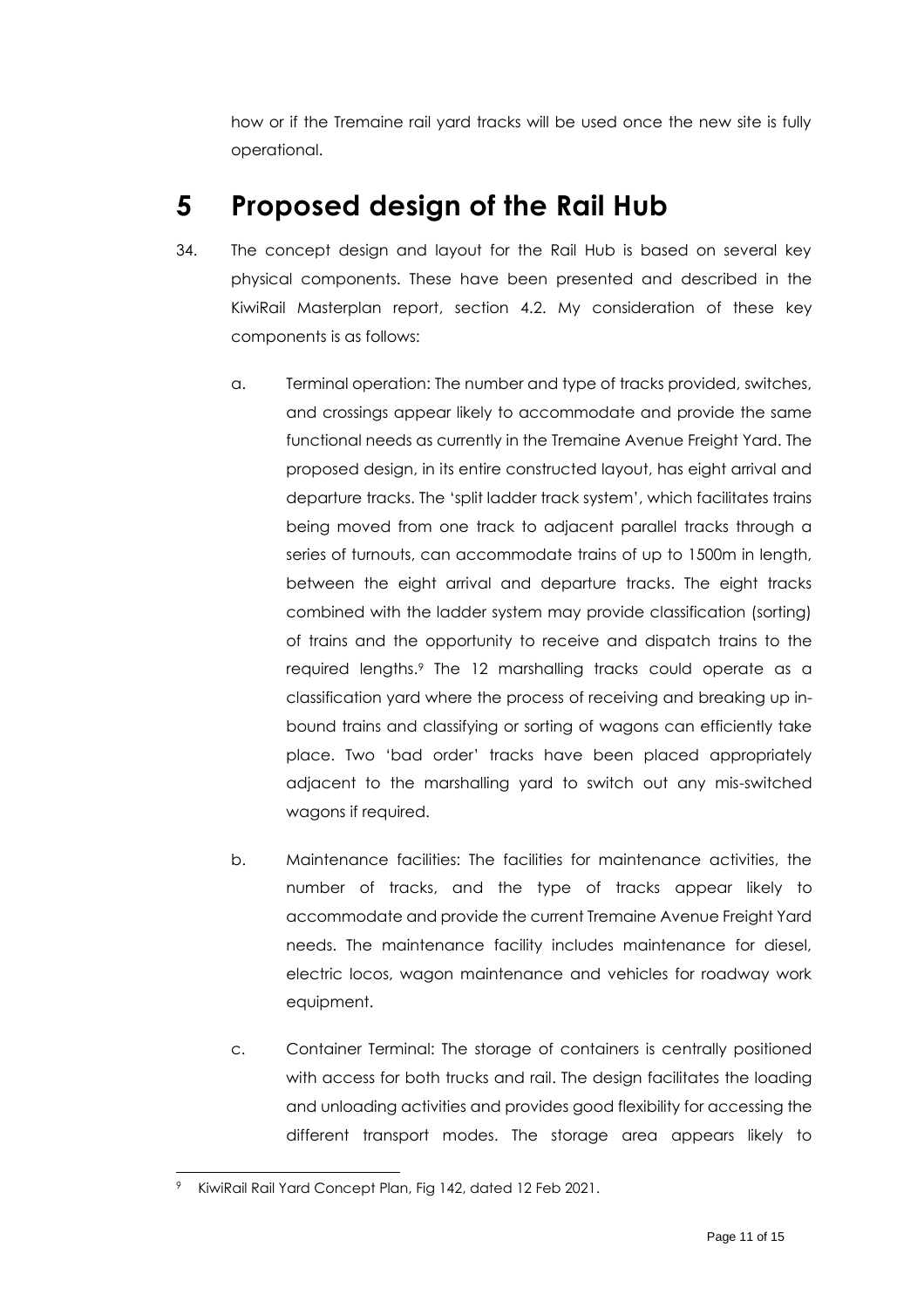accommodate and provide the needs as in the Tremaine Avenue Freight Yard.

- d. Commercial services: Given the proposed site, the freight forwarder facilities, log loading facilities, bulk storage of liquid and solids appear likely to accommodate and replace existing operational needs.
- 35. To confirm, if the concept design, layout and area of the proposed hub meets the required scale and scope of forecasted future operations, a detailed simulation of all activities within the rail yard including locomotive and wagon preparation and maintenance, marshalling of trains, wagon stowage, locomotive stowage and passing traffic is required. A simulation can provide valuable insight on train and track configurations and utilisation, train movements internal/external to the yard, facility utilisation, stowage times within the yards, impacts on mainline services and hub operations.

### <span id="page-11-0"></span>**5.1 Safety in Design (SiD)**

- 36. Safety in Design: Occupational Health & Safety (OHS) is an important element of all legislative and societal frameworks in most countries. Legislation, government agencies and organisations are placing increasing emphasis on reducing OHS risks at the point where there is most opportunity for control. The opportunity for control of many issues arises at the design stage. The earlier in the design stage that issues can be mitigated, the lower the cost.
- 37. According to KiwiRail General Standard 9025:<sup>10</sup>

Designers are in a strong position to make work healthy and safe from the start of the design process, by making the right choices about the design as early as possible to enhance the safety of the project. Safety in Design integrates hazard identification and risk assessment methods early in the design process, in order to eliminate, isolate or minimise the risks of death, injury and ill health to those who will construct, operate, use, maintain, decommission or demolish an asset.

38. The NOR makes the following statement: 'The concept design layout was developed using the concept of Precision Scheduled Railroading (PSR) which has Safety as a one of the 5 core Principles – "safety in every aspect of Work".<sup>11</sup>

<sup>10</sup> G-ST-AL-9131 – KiwiRail General standard Safety in design.

<sup>&</sup>lt;sup>11</sup> KiwiRail Intermodal Freight Hub Master Plan – Palmerston North Report, Section 2.3.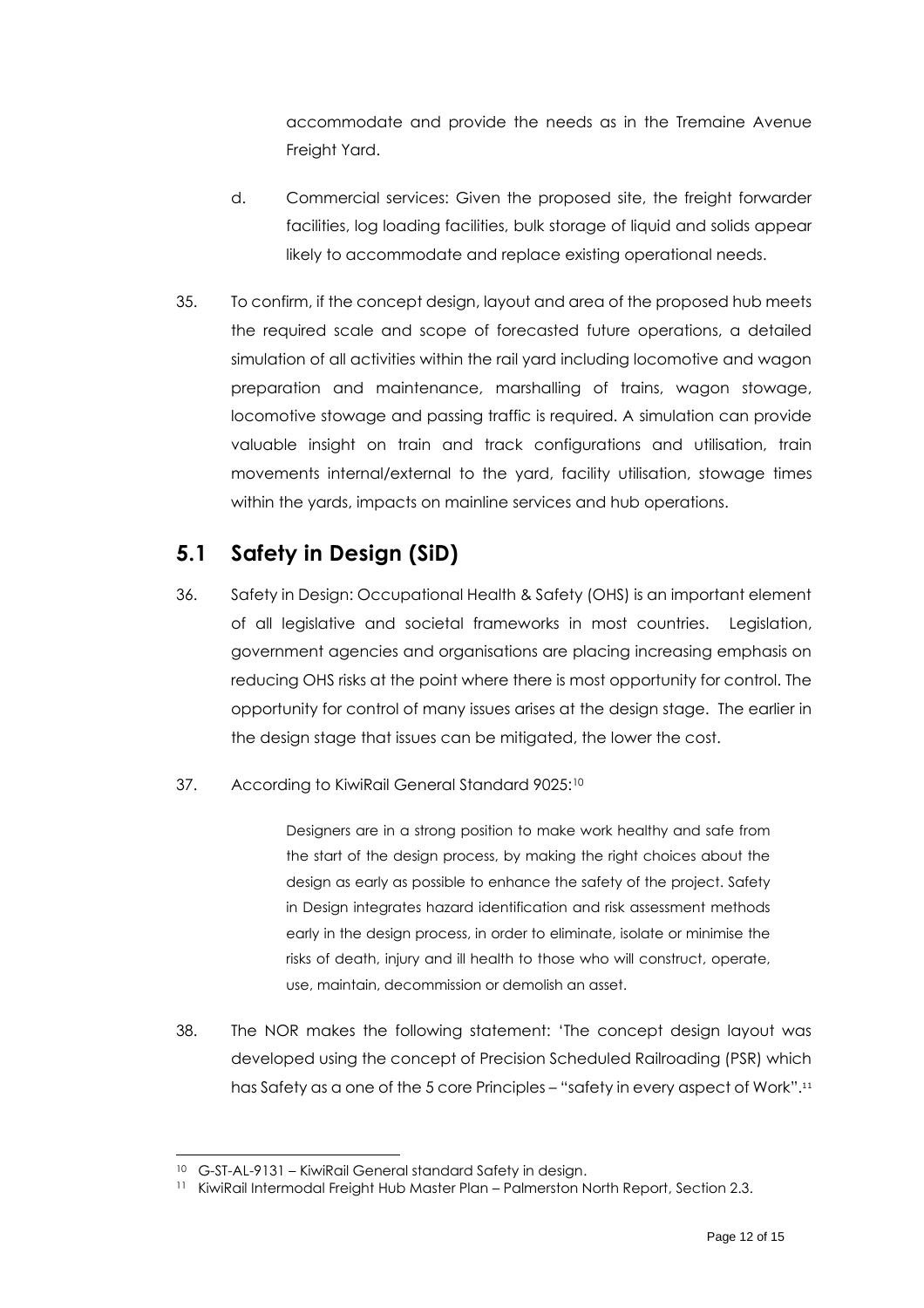However, there are no records provided of how SiD has been applied to the proposed solution.

- 39. There are elements of safety aspects mentioned in the provided material. However, the information presented, in my opinion, is not adequate to meet the current requirements of Safety in Design (SiD) principles. As described in the KiwiRail General Standard (referenced above), SiD is required. I am concerned with the lack of evidence of the following aspects:
	- a. Risk management, output of the risk assessment, development of a Risk Register; and
	- b. Holding of a SiD workshop according to KiwiRail requirements, Hazard and Operability Study and analysis of what happens when designs are operated outside of the design intent.
- 40. As an external reviewer acting as expert witness, it is difficult to check and verify that the design has been conducted in line with safety legislation and industry practice.
- 41. The outcome of any such SiD review may also have implications for the design and layout of the proposed Freight Hub, so I recommend that it should occur at an early stage.

### <span id="page-12-0"></span>**5.2 Site selection process, Multi Criteria Analysis / Assessment (MCA)**

42. Based on the provided information, the process of selecting a preferred site has been carried out through a site selection process involving site visits, workshops to determine a long list, and shortlisting of various options. Given the complexity and various project requirements, KiwiRail have chosen to identify a preferred site through a multi-criteria assessment (MCA). In general business practice, MCA is an accepted method consisting of tools to evaluate different options to improve decision-making. According to The Treasury,<sup>12</sup> 'MCA evaluates different options against a set of criteria. 'Effectiveness' is a criterion that is often used to assess whether an option meets the stated objectives.'

<sup>12</sup> https://www.treasury.govt.nz/information-and-services/regulation/information-releases /regulatory-review-programme/cost-benefit.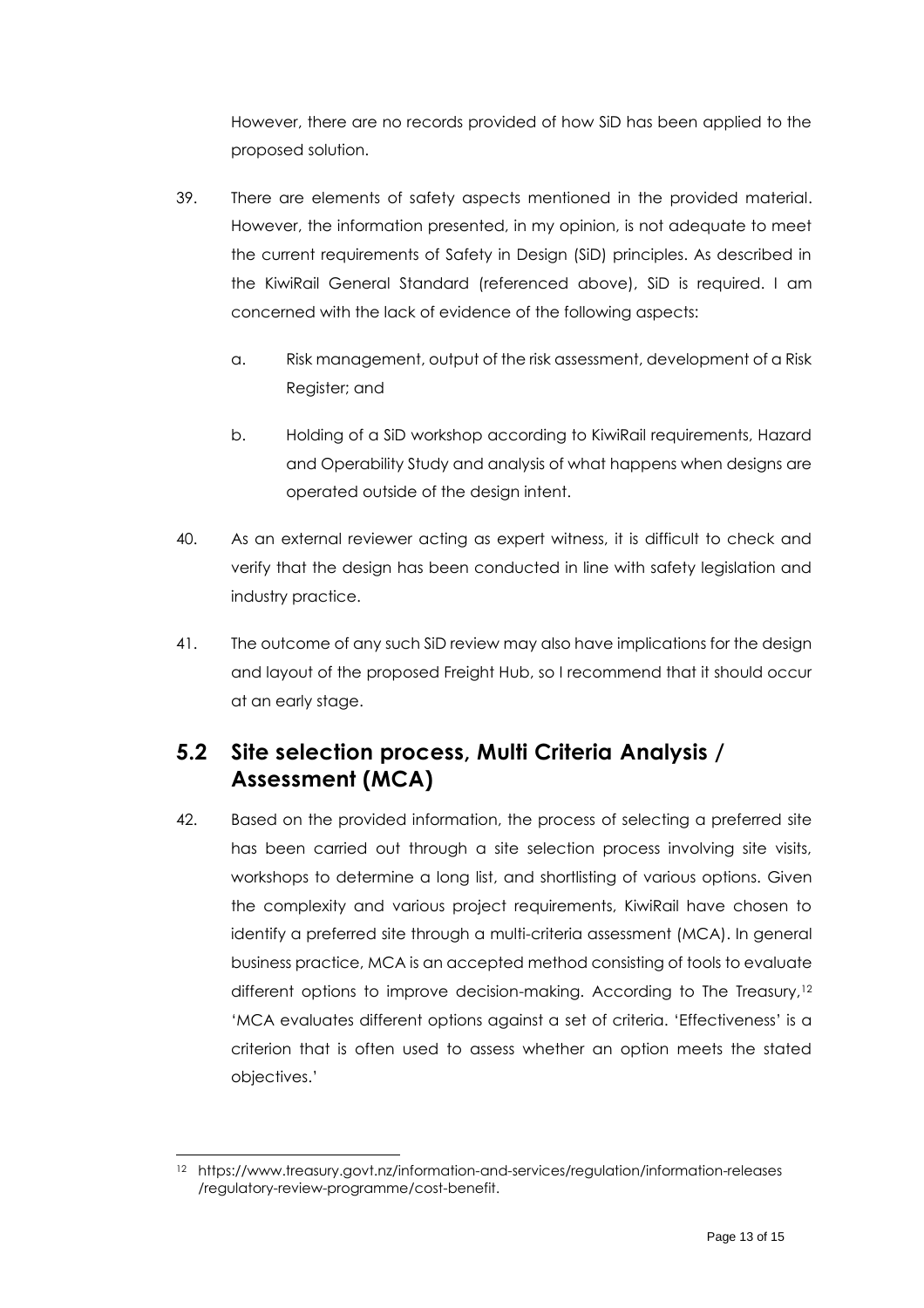- 43. The KiwiRail MCA process for selection of preferred site can be briefly summarised with the following key elements:
	- Workshop 1 Project induction Setting the criteria
	- Iwi Engagement
	- Workshop 2 Long list assessment
	- Workshop 3 Short list assessment
	- Weighting of the option
	- Outcomes, and recommendation of a preferred option
- 44. The work from KiwiRail to identify to recommend a proposed site for the future Regional Rail Hub seems to demonstrate a robust assessment given the complexity, various constraints and the vast number of criteria.

#### <span id="page-13-0"></span>**5.3 1500m long trains, yard design**

45. KiwiRail notes that accommodating trains up to1500m long in the future is one of the justifications for the large footprint of the proposed rail hub. The rationale for this was presented in the KiwiRail report Design, Construction and Operation, which states:<sup>13</sup>

> Increased traffic between Auckland/Hamilton and Palmerston North is to be accommodated by increasing train lengths by 65% to 1,500m.

- 46. The technical parameters in section 2.1 of that report identify a design requirement to meet KiwiRail's operation standard, which must 'Provide for up to 1500m long trains between Palmerston North and Auckland'. It remains unclear precisely how or when this can be achieved from a national operations perspective.
- 47. From the information provided in the third section 92A response, it is understood that the given examples/enhancements/projects in the KiwiRail network have taken into account the requirement to accommodate train lengths of longer than 900m. The s 92A response provides several past and ongoing projects, focussed on achieving KiwiRail's company-wide objective

<sup>13</sup> Regional Freight Hub - Design, Construction and Operation dated October 2020, Section 1.3.1.